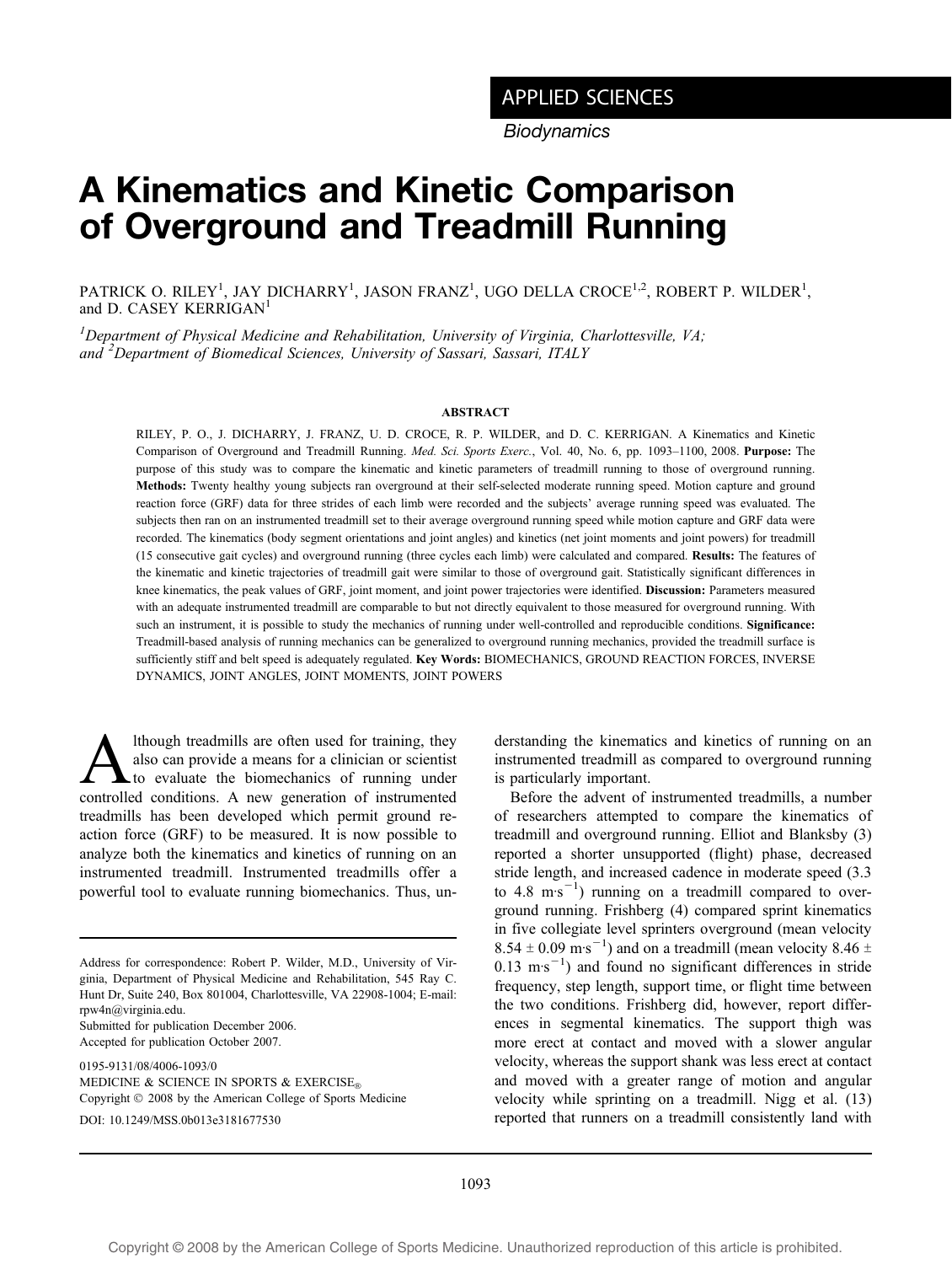a more flat foot than when running overground. In a review of comparisons of treadmill and overground running kinematics and time distance parameters, Williams (22) concluded that the majority of comparisons showed no significant differences and that significant differences only occurred at speeds greater than  $5.0 \text{ m}\text{s}^{-1}$ . Schache et al. (18) reported similar lumbo-pelvic-hip complex threedimensional (3D) kinematics in treadmill and overground running. Nigg et al. (13) noted that adaptations to treadmill running differ from individual to individual and Lavanska et al. (8) observed that familiarity with treadmill running affects a runner's biomechanics. A number of factors may account for differences in treadmill and overground running: the size and nature of the running surface (6), the procedures used to identify the events of initial contact and toe-off, the treadmill running experience of the subjects, the degree of treadmill accommodation and the tested running speeds (18).

Although the kinematics of treadmill and overground running have been reported to be similar or only slightly different, some believe that the kinetics of treadmill running and overground running are fundamentally different. Winter (23) had noted that the average velocity of the center of mass when running on a treadmill was zero and hypothesized that runners receive energy from the treadmill at foot contact and impart energy to the belt at toe-off. van Ingen Schenau (20), however, showed analytically that if treadmill belt speed is constant and a reference frame moving with the treadmill belt is employed, the mechanics of treadmill and overground running were identical (neglecting only wind resistance). Kram et al. (7) developed a treadmill to measure the vertical and anterior–posterior GRF while running on a treadmill, and a single subject test found that the GRF components of treadmill and overground running at the same speed were very similar, suggesting that the underlying biomechanics are similar.

Although various similarities and differences between treadmill and overground running have been either reported or suggested, there has never been, to our knowledge, a study of joint kinetics, i.e., net joint moments and powers at the hip, knee, and ankle, during treadmill running. Joint kinetic parameters provide insights into the underlying biomechanics of gait such that joint kinetics are now considered an essential component of clinical gait analysis. We (16,17) have shown that, with an adequate instrumented treadmill, it is possible to perform a full inverse dynamic analysis of instrumented treadmill walking to provide calculations of net joint moments and joint powers. The purpose of this study is to present, for the first time, the combined kinematics and kinetics (including joint kinetics) of running on an instrumented treadmill and to compare this data to that collected while running overground. Given the results of our comparison of instrumented treadmill and overground walking (17), we hypothesize that the kinematics and kinetics of instrumented treadmill

running will be fundamentally similar to those of overground running.

# METHODS

**Subjects.** Twenty healthy young runners/joggers (10 female) were recruited from the local population. The subjects were regular runners who ran/jogged at least 15 miles each week. Subjects were free of chronic musculoskeletal pathology and had no running-related injury within the last 6 months. The University of Virginia School of Medicine Institutional Review Board approved the testing protocol and written informed consent was obtained from each subject before testing. The average  $(\pm 1$  SD) subject was 25.2  $\pm$  4.6 yr, had an average mass of 66.4  $\pm$  11.2 kg, and was 1.75  $\pm$  0.08 m in height.

Protocol. All testing was conducted in the Department of Physical Medicine and Rehabilitation Gait and Motion Laboratory. Overground running tests were conducted on an approximately 15-m runway. Treadmill running tests were performed on an instrumented treadmill (11,12). Subjects were instructed to run overground trials across the runway at their 10-km race pace. The subjects made practice runs until they felt, and the researchers agreed, that they had accommodated to running on the relatively short runway. Kinematic and kinetic data were then acquired until data for three complete strides of each lower limb were obtained. Immediately after acquisition, a sample of the overground running trials was processed using the standard Vicon event detector and gait cycle parameter estimator to determine the subject's approximate average overground running speed. The instrumented treadmill was then set to the average overground running speed, and the subjects practiced running on the treadmill at that speed for 3 to 5 min. All subjects verbally reported feeling comfortable running on the treadmill at the set speed. Three to five synchronized 30-s recordings of kinematic and kinetic data were then captured. The third trial was used for analysis, the fourth if there were problems with the kinematic data of the third trial. Subjects ran in their personal running shoes.

The same laboratory technician placed all retroreflective markers used for motion capture, and marker placement was unchanged between the instrumented treadmill and overground conditions. Markers on the seventh cervical (C7) and tenth thoracic (T10) vertebrae, on the sternal notch and ziphoid process, and on the left and right acromion processes defined trunk motion. The lower body marker set corresponded to the standard Vicon Plug-in-gait model and is widely used in motion analysis (2,5). Markers on the left and right anterior and posterior superior iliac processes defined the motion of the pelvis. The motion of each lower limb segment was tracked by markers on the lateral femoral condyles, lateral malleoli, lateral midthighs, lateral midshanks, heels, and second metatarsal heads. This set of 22 retroreflective markers defined the 3D kinematics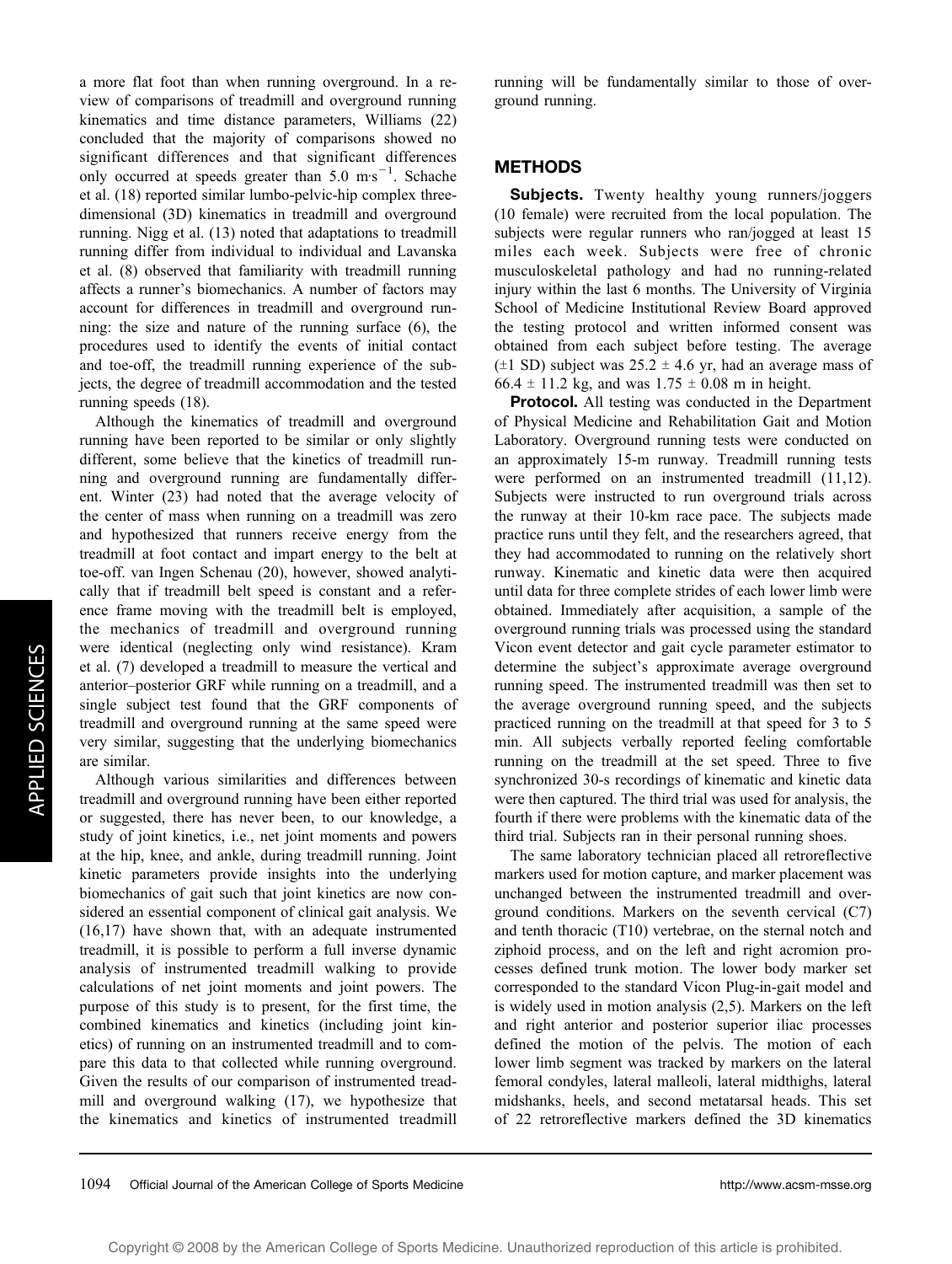TABLE 1. Time–distance parameters for treadmill and overground running.

|                                  | Overground |       | Treadmill | Repeated<br><b>Measures</b> |         |
|----------------------------------|------------|-------|-----------|-----------------------------|---------|
| <b>Time Distance Parameters</b>  | Mean       | SD    | Mean      | SD                          | P value |
| Cadence $(1 \text{ min}^{-1})$   | 170.27     | 15.77 | 175.05    | 11.01                       | 0.0086  |
| Walking speed $(m \cdot s^{-1})$ | 3.84       | 0.64  | 3.80      | 0.61                        | 0.1161  |
| Stride time (s)                  | 0.71       | 0.06  | 0.69      | 0.04                        | 0.0011  |
| Toe off (% cycle)                | 33.52      | 2.91  | 33.26     | 3.53                        | 0.6860  |
| Stride length (m)                | 271        | 0.36  | 2.60      | 0.36                        | 0.0001  |
|                                  |            |       |           |                             |         |

Differences that were statistically significant are boldface.

of the trunk and pelvis, and the left and right thighs, shanks, and feet.

Measurements. Kinematic data were recorded using a 10-camera VICON 624 Motion Capture system operating at 120 Hz (Vicon Peak, Lake Forest, CA, USA). The modified whole-body marker set allowed determination of the position and orientation of the pelvis relative to global coordinates. Reported pelvic kinematics are the movements of the pelvis in the laboratory coordinate system. Spine kinematics are movements of the trunk segment in the pelvic coordinate system. Hip angles are rotations of the thigh segments in the pelvis coordinate system, and the remaining lower limb joint angles are rotations of the distal

segment in the coordinate system of the proximal segment. Joint moments are reported as internal moments.

GRF data were acquired at the same frequency and in synchrony with the motion capture data. Overground GRF data were acquired using either one of the two in-ground force plates or one of the instrumented treadmill sensors functioning as static force plates. Both the in-ground and instrumented treadmill force plates were produced by AMTI, Watertown, MA, USA. We have previously reported on the characteristics of the instrumented treadmill force plates (16). The instrumented treadmill is an assembly of three treadmill forceplates. Two smaller units  $(330 \text{ mm} \times$ 1395 mm) sit side-by-side behind a larger unit (663 mm  $\times$ 1395 mm) providing a total running surface of 0.66 m wide by 2.795 m long. Because the instrumented treadmill force plates are somewhat larger than the fixed plates, they have slightly lower vertical natural frequencies. The measured vertical resonant frequency of the small units is slightly over 300 Hz and is 219 Hz for the large unit. The nominal vertical resonant frequency of the fixed force plates is 380 Hz. A brushless servomotor rated at 4.7 kW with a 200% 30-s overload capacity drives each treadmill unit. The motors servo on speed and run in synchrony. The measured belt speed variation at foot contact when running at  $4 \text{ m} \text{s}^{-1}$ 



FIGURE 1—3D angular kinematics for overground running (mean, solid black line;  $\pm$  1 SD, dotted black lines) and treadmill running (mean, gray line). Angular displacements are in degrees. Arrows indicate peaks found to be significantly different (Table 2).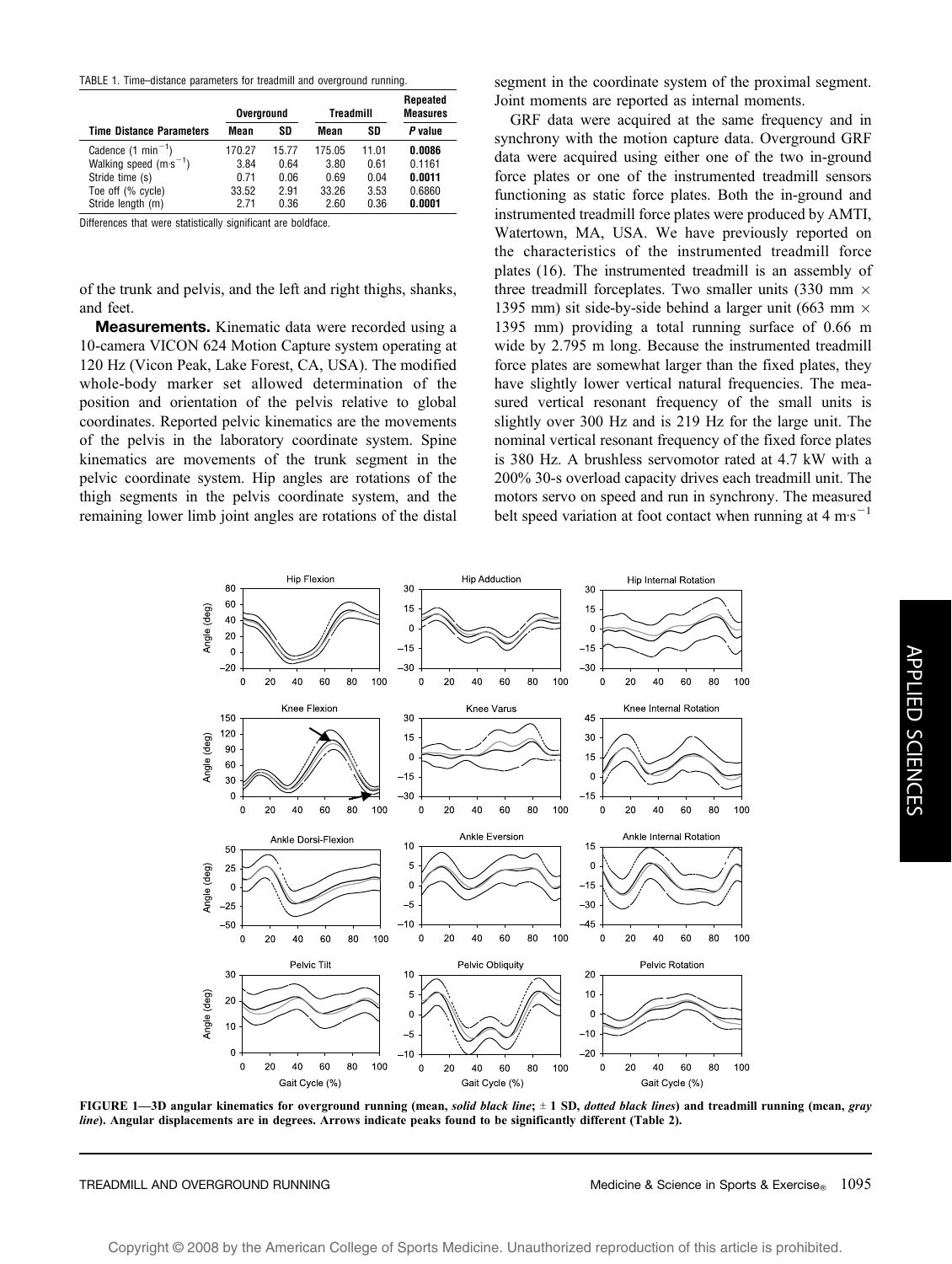TABLE 2. Kinematic parameters that multiple repeated-measures ANOVA showed were different ( $P < 0.05$ ) for treadmill and overground running.

|                             | Overground |      | Treadmill |      | Repeated<br><b>Measures</b> |  |
|-----------------------------|------------|------|-----------|------|-----------------------------|--|
| <b>Kinematic Parameters</b> | Mean       | SD   | Mean      | SD   | P value                     |  |
| Hip adduction (deg)         | 12.1       | 4.1  | 127       | 4.0  | 0.0410                      |  |
| Hip int rot (deg)           | 14.3       | 12.8 | 13.0      | 13.1 | 0.0455                      |  |
| Hip ext rot (deg)           | 15.0       | 12.4 | 13.2      | 124  | 0.0488                      |  |
| Knee flx max (deg)          | 110.1      | 18.4 | 103.5     | 12.2 | 0.0005                      |  |
| Knee flx min (deg)          | 8.3        | 6.0  | 10.2      | 5.4  | 0.0006                      |  |
| Ankle eversion (deg)        | 2.5        | 3.0  | 1.9       | 2.9  | 0.0057                      |  |
| Pelvic rot max (deg)        | 7.6        | 3.5  | 8.5       | 3.0  | 0.0186                      |  |

P values that are statistically significant with a Bonferroni correction ( $P < 0.00167$ ) are boldface.

was less than 7% and was of brief duration because of the fast response of the motor controllers. Only a single unit is required for analysis of running.

Motion capture and GRF data were processed using VICON Plug-in Gait. However, the instrumented treadmill GRF data were preprocessed using in-house algorithms, implemented in LabView (National Instruments, Austin, TX, USA). The preprocessing software detected foot-strikes and toe-offs using a threshold for the vertical component of the force vector of GRF. A threshold setting of 60 N  $(\sim]10\%$  body weight) (9) was used. However, in some cases, drift exceeded this value for later cycles. We corrected for drift, but only after we had defined the support and contact phases. To get a uniform and adequate number of cycles when drift was a problem, we increased the threshold, not exceeding 150 N  $(\sim 20\%)$  of body weight. The preprocessor corrected for drift using the flight-phase instrument output as an offset to correct the following stance phase. Instrumented treadmill force plate data were low pass filtered at 30 Hz using a forward and reverse filtering technique (second order Butterworth low-pass filter). An antialiasing filter, also Butterworth, low-pass filtered the static force plate data at 50 Hz. Because of mechanical and electrical noise, somewhat more filtering was required for the instrumented treadmill data to achieve comparable signal to noise characteristics (16). Plug-in-gait calculated the time– distance parameters, pelvis, spinal (trunk relative to pelvis), and lower limb kinematics, the net internal moments for each lower limb joint and the associated joint powers.

Analysis. Individual and group mean parameters were obtained using in-house algorithms developed using LabView. For the overground runs, average time–distance parameters and average plots of kinematic and kinetic parameters were obtained from the six strides recorded (three for each lower limb). For the instrumented treadmill runs, we determined the maxima and minima using one to 30 strides for each subject and graphically examined the stability of the mean as a function of the number of strides. Ten to 12 strides were required to produce a stable estimate of the mean. Results obtained from 15 strides of each lower limb are reported. Maxima and minima of the kinematic and kinetic parameters were extracted from each cycle evaluated and the average over the cycles reported. A total of 30 kinematic and 30 kinetic maximum and minimum parameters were evaluated. For kinematic parameters, the curves for the entire stride were considered. For kinetic parameters, stance phase maxima and minima were determined. The significance of group mean differences in the maxima and minima were evaluated using a multiple repeated-measures ANOVA (SPSS, Chicago, IL, USA). Gender and limb side were between-subject variables in the analysis. Significance was at alpha less than 0.05 and a Bonferroni adjustment was used to correct for multiple measurements (effective alpha  $< 0.00167$ ).

# RESULTS

**Time–distance parameters.** The average speed of  $3.80 \text{ m}\text{s}^{-1}$  for instrumented treadmill running was similar to the average overground running speed of  $3.84 \text{ m} \cdot \text{s}^{-1}$  in accordance with the protocol design. The slight difference was because of the variability of overground running speed. If the overground cycles in the analysis did not correspond to the cycles sampled at the time of acquisition, a different overground running speed was obtained. The cadence was significantly higher and the stride time and stride length were significantly shorter when running on an instrumented treadmill (Table 1).

Kinematic parameters. Qualitatively, the kinematics of instrumented treadmill and overground running were very

|  |  |  |  |  | TABLE 3. Kinetic parameters for which multiple repeated-measures ANOVA showed differences ( $P < 0.05$ ) for treadmill and overground running. |  |  |  |  |  |
|--|--|--|--|--|------------------------------------------------------------------------------------------------------------------------------------------------|--|--|--|--|--|
|--|--|--|--|--|------------------------------------------------------------------------------------------------------------------------------------------------|--|--|--|--|--|

|                                                   | Overground |       | <b>Treadmill</b> | <b>Repeated Measures</b> |            |  |
|---------------------------------------------------|------------|-------|------------------|--------------------------|------------|--|
| <b>Kinetic Parameters</b>                         | Mean       | SD    | Mean             | SD                       | P value    |  |
| Hip ext moment $(N·m·kg-1)$                       | 1.74       | 0.73  | 1.30             | 0.88                     | 0.0041     |  |
| Hip abd moment $(N-m \cdot kq^{-1})$              | 0.41       | 0.21  | 0.32             | 0.20                     | 0.0250     |  |
| Knee flex moment $(N-m \cdot kq^{-1})$            | 2.33       | 0.81  | 1.70             | 0.51                     | $<$ 0.0001 |  |
| Knee varus moment $(N-m \cdot kq^{-1})$           | 1.90       | 0.57  | 1.54             | 0.53                     | 0.0001     |  |
| Ankle plantarflex moment $(N-m \cdot kq^{-1})$    | 3.44       | 0.70  | 4.01             | 0.56                     | $<$ 0.0001 |  |
| Hip power absorption (W $kg^{-1}$ )               | 6.93       | 3.81  | 4.46             | 3.57                     | 0.0020     |  |
| Knee power generation (W $kg^{-1}$                | 11.26      | 4.39  | 7.63             | 2.54                     | $<$ 0.0001 |  |
| Knee power absorption (W $kg^{-1}$                | 12.12      | 4.28  | 9.47             | 3.40                     | 0.0020     |  |
| Ankle power absorption $(W \cdot \text{kg}^{-1})$ | 8.00       | 3.23  | 10.38            | 3.24                     | $<$ 0.0001 |  |
| Anterior GRF (% body weight)                      | 37.07      | 11.55 | 30.75            | 4.86                     | 0.0008     |  |
| Medial GRF (% body weight)                        | 10.94      | 4.73  | 8.29             | 2.73                     | 0.0003     |  |
| Vertical GRF (% body weight)                      | 263.43     | 45.20 | 249.34           | 21.83                    | 0.0205     |  |

Again, P values that are statistically significant with a Bonferroni correction ( $P < \sim 0.0167$ ) are boldface.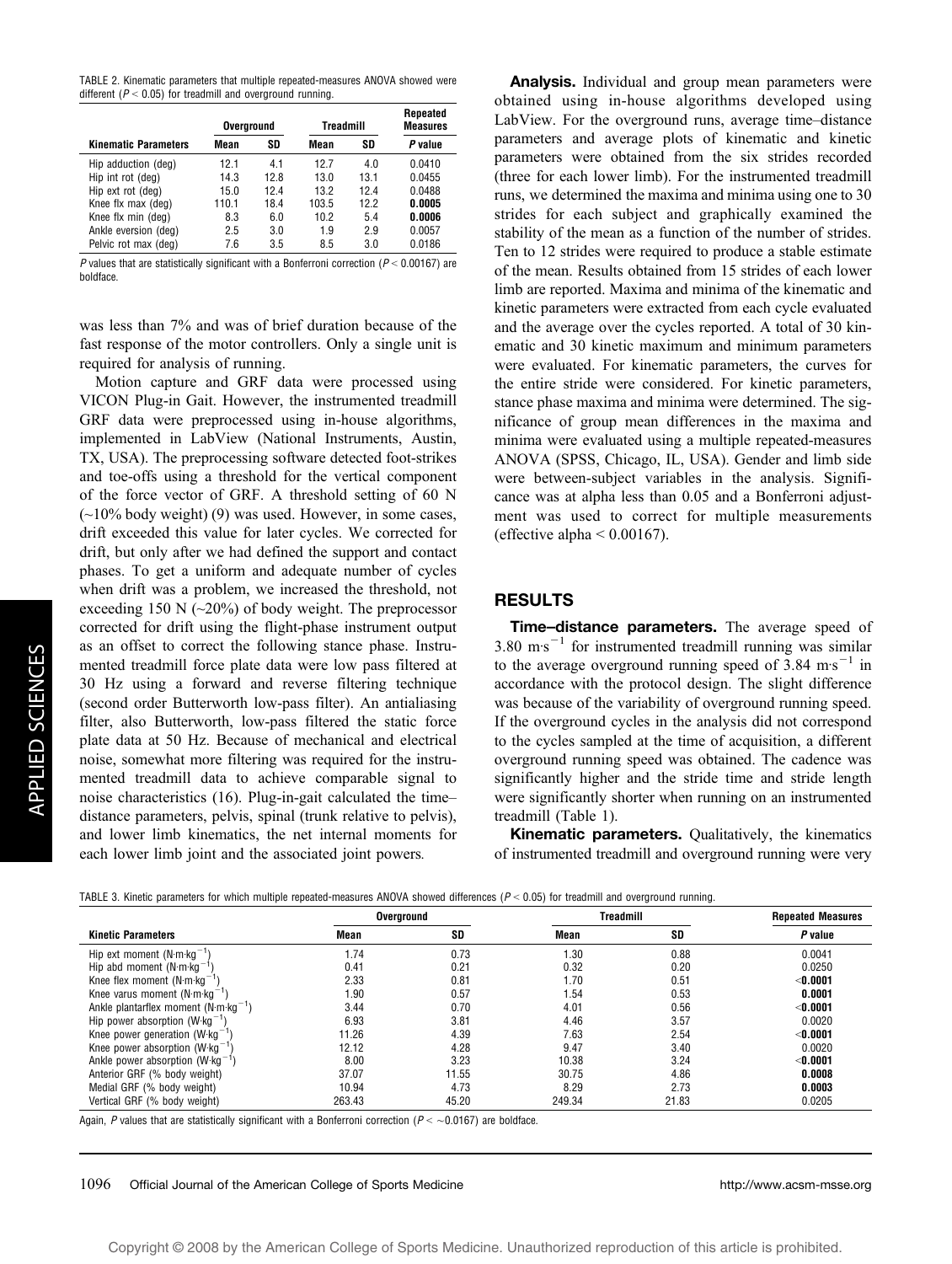

FIGURE 2—3D GRF in stance for overground and treadmill running. Forces are in percent body weight. Again, arrows indicate significantly different peaks (Table 3).

similar (Fig. 1). Quantitatively, condition (instrumented treadmill vs overground) had a significant effect on kinematics ( $P = 0.022$ ), as did gender ( $P = 0.046$ ), whereas side did not ( $P = 0.678$ ). Of the 30 kinematic parameters considered, seven showed differences for condition ( $P \leq$ 0.05), but after the Bonferroni correction only two, peak knee flexion and extension, were statistically significantly different (Table 2). Spine kinematics are not shown in Figure 1 as there were no significant differences found among these angles. All average joint angle curves for instrumented treadmill running were within one SD of the corresponding overground joint angle curve (Fig. 1).

Ground reaction forces. The peak propulsive anterior and peak medial GRF were significantly reduced in instrumented treadmill running (Table 3). Because of the low sampling rate (120 Hz) a well defined vertical force impact peak was not demonstrated in either the instrumented treadmill or overground running condition. The average vertical force during the instrumented treadmill trials was 99.5% of body weight.

Kinetic parameters. Qualitatively, the joint internal moment and power curves were similar for instrumented treadmill and overground running, with similar patterns and timing of peaks and troughs (Fig. 3). Quantitatively, condition had a significant effect on peak kinetic parameters, including GRF  $(P < 0.001)$ , as did gender  $(P = 0.009)$ . Again, limb side had no significant effect  $(P = 0.273)$ . Of the 24 joint moment and power parameters



FIGURE 3-3D moments and joint powers in stance for overground running (black) and treadmill running (gray). Internal moments are normalized to body mass  $(Nm\,kg^{-1})$  as are joint powers  $(W\,kg^{-1})$ . Arrows indicate peaks found to be significantly different (Table 3).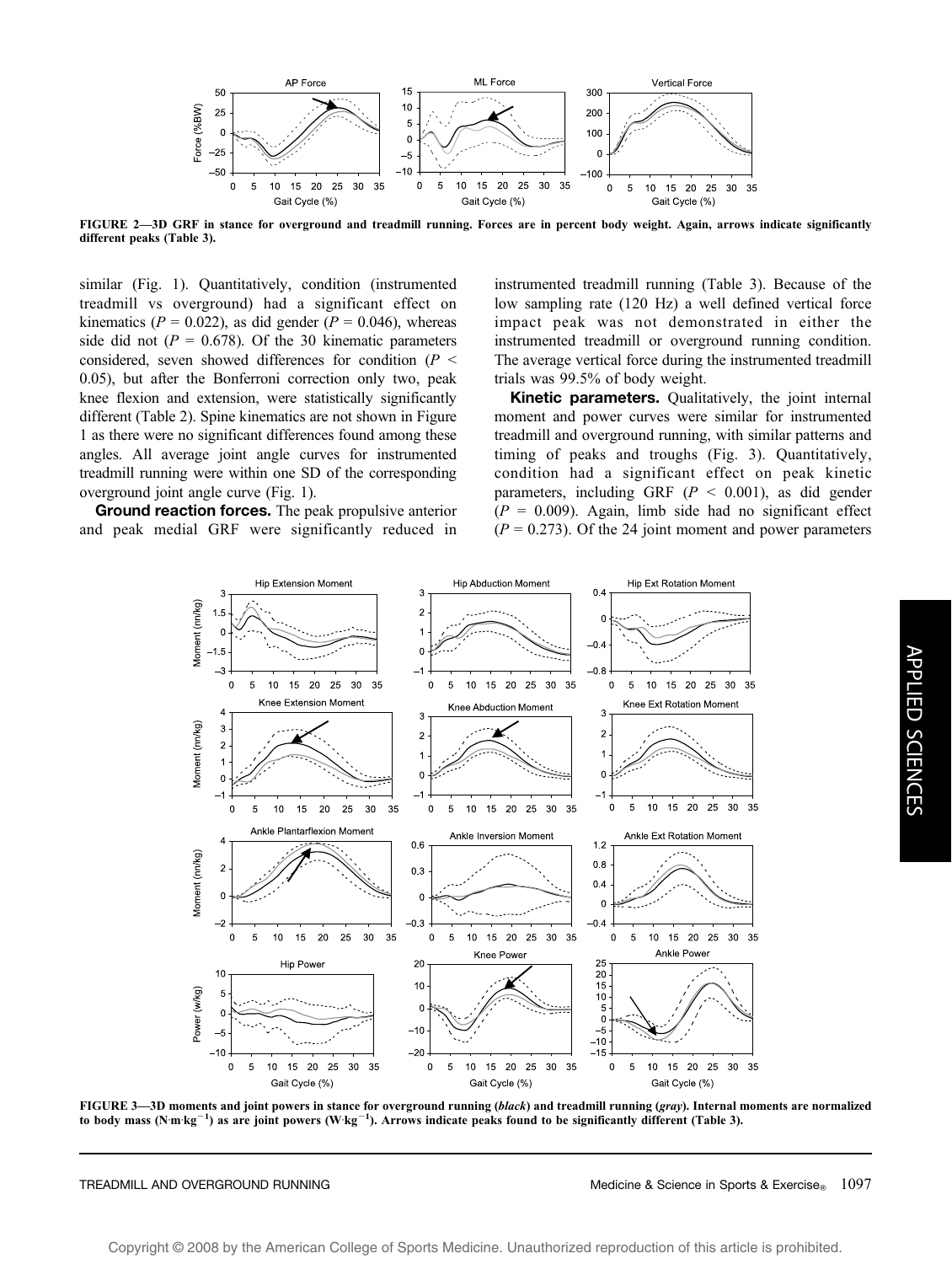considered, nine showed instrumented treadmill-overground differences ( $P < 0.05$ ) and seven of these were significantly different when the Bonferroni correction was applied (Table 3). The instrumented treadmill moment and power curves lie within one SD of corresponding overground curves. However, for six of the seven moment and power parameters that were significantly different, there was no overlap of the 95% confidence intervals of the peak values.

**Effect of cadence change.** It is possible that the significant differences in the peak kinetic parameters occurred simply because the subjects chose to run at a higher cadence and lower stride length on the instrumented treadmill. To test this idea, the subjects were sorted into two equal groups. The high cadence change group ran at a  $14 \pm$  $7$  steps $\min^{-1}$  higher cadence on the instrumented treadmill, whereas the low cadence change group ran at only  $3 \pm 2$ steps $\text{min}^{-1}$  faster on the instrumented treadmill. For these two groups, the parameters significantly different among all subjects were compared using paired  $t$ -test between conditions. Overall, fewer parameters were significantly different ( $P < 0.05$ ) because of the smaller number of subjects and the lower precision of the  $t$ -test. However, most of the kinetic parameter differences were still present in both groups (Table 4).

### **DISCUSSION**

The mean kinematic and kinetic parameter curves of instrumented treadmill running were within one SD of the corresponding overground curves, indicating that instrumented treadmill and overground gait are similar. Comparisons using repeated-measures ANOVA did reveal significant differences between the two running conditions, particularly with regard to the kinetics. The differences in

stride length and cadence that we found have been reported in other studies (3,18,21). Our protocol precluded determining if subjects had a different preferred speed for instrumented treadmill running compared to overground running. The speed of instrumented treadmill running was slightly slower that that of overground running, but the difference was not statistically significant. With the exception of sagittal plane peak knee angles, we found similarity of angular kinematics consistent with previous studies (18,22). A comparison of overground and instrumented treadmill running, based on the inverse-dynamics approach to determine joint kinetics (here, to estimate net joint moments and joint powers during running), has not been previously reported. Novacheck (15) studied overground running using a similar marker set, kinematic model, and kinetic analysis. Novacheck's group ran at an average of 3.2 m $\text{s}^{-1}$ , somewhat slower than our group  $(3.8 \text{ m/s}^{-1})$ . Our sagittal plane kinematics and kinetics are similar to those reported by Novacheck. The major exception was ankle plantarflexion moment which appears to differ from both our instrumented treadmill and overground results. This difference may be because of the differences in the subject population (Novacheck's group were all heel-toe runners whereas ours included midfoot and fore-foot strikers. Also, some of our runners reached speeds that Novacheck would have classified as sprinting  $(>3.9 \text{ m}\cdot\text{s}^{-1})$ .

Among the kinematic parameters, only the differences in peak knee sagittal plane angles for instrumented treadmill and overground running were statistically significant. Matsas et al. (10) observed a similar difference in knee kinematics between treadmill and overground walking, but reported that the difference vanished after sufficient familiarization with treadmill ambulation. All of our subjects had some experience with treadmill running and were allowed to accommodate to treadmill running for several minutes, until

TABLE 4. Reanalysis of the statistically significant parameters from Tables 2 and 3 for two groups of subjects, those with only a small increase in cadence when running on the treadmill and those with a large increase in cadence.

|                                                | High Cadence Change group (14 $\pm$ 7 steps min <sup>-1</sup> ) |      |                  |      |                       | Low Cadence Change Group (3 $\pm$ 2 steps min <sup>-1</sup> ) |      |                  |           |               |  |
|------------------------------------------------|-----------------------------------------------------------------|------|------------------|------|-----------------------|---------------------------------------------------------------|------|------------------|-----------|---------------|--|
|                                                | Overground                                                      |      | <b>Treadmill</b> |      | Paired <i>t</i> -test | Overground                                                    |      | <b>Treadmill</b> |           | Paired t-test |  |
| <b>Parameters</b>                              | Mean                                                            | SD   | Mean             | SD   | P value               | Mean                                                          | SD   | Mean             | <b>SD</b> | P value       |  |
| Hip adduction (deg)                            | 10.9                                                            | 3.2  | 10.5             | 3.4  | 0.5021                | 13.4                                                          | 3.1  | 13.4             | 3.0       | 0.9676        |  |
| Hip int rot (deg)                              | 16.9                                                            | 9.1  | 13.6             | 10.8 | 0.0094                | 11.7                                                          | 14.1 | 10.6             | 13.8      | 0.2757        |  |
| Hip ext rot (deg)                              | 13.3                                                            | 11.9 | 11.6             | 11.5 | 0.3361                | 16.6                                                          | 10.9 | 12.9             | 9.1       | 0.0116        |  |
| Knee flx max (deg)                             | 117.9                                                           | 17.7 | 105.5            | 13.9 | 0.0025                | 102.2                                                         | 16.0 | 100.1            | 11.0      | 0.4531        |  |
| Knee flx min (deg)                             | 10.3                                                            | 5.9  | 13.3             | 3.9  | 0.0111                | 6.2                                                           | 4.8  | 8.0              | 4.5       | 0.0083        |  |
| Ankle eversion (deg)                           | 2.2                                                             | 2.5  | 0.8              | 1.8  | 0.0052                | 2.9                                                           | 2.8  | 2.5              | 2.8       | 0.2147        |  |
| Pelvic rot max (deg)                           | 7.2                                                             | 2.7  | 6.0              | 2.7  | 0.0153                | 8.7                                                           | 2.7  | 8.4              | 2.0       | 0.5683        |  |
| Hip ext moment (N $\cdot$ m $\cdot$ kg $^{-1}$ | 1.6                                                             | 0.7  | 1.1              | 0.4  | 0.0131                | 1.9                                                           | 0.6  | 1.2              | 0.3       | 0.0086        |  |
| Hip abd moment (N·m·kg <sup>-</sup>            | 0.4                                                             | 0.2  | 0.3              | 0.1  | 0.0240                | 0.4                                                           | 0.2  | 0.3              | 0.1       | 0.0527        |  |
| Knee flex moment $(N \cdot m \cdot kq^{-1})$   | 2.3                                                             | 0.8  | 1.6              | 0.4  | 0.0023                | 2.3                                                           | 0.5  | 1.7              | 0.5       | 0.0004        |  |
| Knee varus moment ( $N·m·kq^{-1}$ )            | 1.9                                                             | 0.5  | 1.5              | 0.4  | 0.0311                | 1.9                                                           | 0.5  | 1.5              | 0.5       | 0.0015        |  |
| Ankle plantarflex moment $(N-m \cdot kq^{-1})$ | 3.8                                                             | 0.6  | 4.2              | 0.6  | 0.0049                | 3.1                                                           | 0.4  | 3.7              | 0.4       | $<$ 0.0001    |  |
| Hip power absorption (W $kg^{-1}$ )            | 6.5                                                             | 3.2  | 3.9              | 2.2  | 0.0033                | 7.3                                                           | 3.7  | 3.3              | 1.2       | 0.0059        |  |
| Knee power generation (W $kg^-$                | 11.4                                                            | 4.2  | 7.4              | 2.0  | 0.0033                | 11.1                                                          | 3.4  | 7.9              | 2.7       | 0.0022        |  |
| Knee power absorption (W $kg$ <sup>-</sup>     | 12.2                                                            | 4.5  | 8.6              | 2.2  | 0.0277                | 12.0                                                          | 2.4  | 8.4              | 2.1       | 0.0005        |  |
| Ankle power absorption (W·kg)                  | 9.7                                                             | 3.0  | 11.6             | 3.0  | 0.0289                | 6.3                                                           | 1.7  | 9.0              | 1.9       | 0.0005        |  |
| Anterior GRF (% body weight)                   | 40.9                                                            | 11.6 | 32.0             | 4.7  | 0.0276                | 33.3                                                          | 6.4  | 31.3             | 5.2       | 0.0625        |  |
| Medial GRF (% body weight)                     | 12.2                                                            | 4.1  | 8.3              | 2.2  | 0.0163                | 9.7                                                           | 3.5  | 7.6              | 2.2       | 0.0678        |  |
| Vertical GRF (% body weight)                   | 275.6                                                           | 43.0 | 254.5            | 28.4 | 0.0917                | 251.2                                                         | 19.2 | 243.3            | 13.1      | 0.0285        |  |

Paired *t*-tests were used to identify between condition differences in the subgroup data.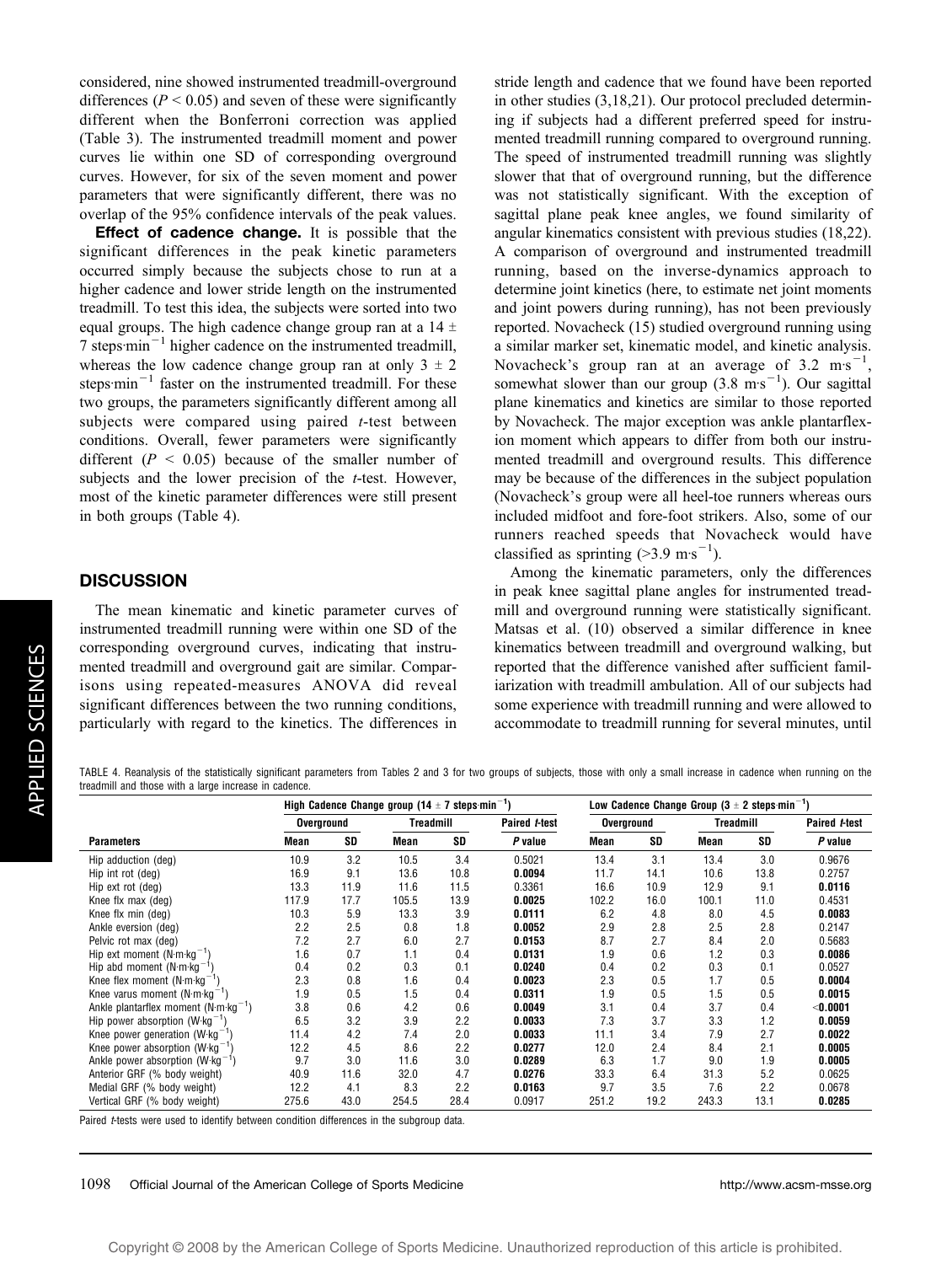they reported and appeared to be comfortable. However, they did not all have the 6- to 14-min familiarization period recommended by Matsas et al. (10).

The kinetic parameters exhibit several significant differences. The peak propulsive force and peak medial force are reduced. The reduced knee moments are consistent with the reduction in GRF components but the increased ankle dorsiflexion moment is not. This apparent inconsistency may be because of the subtle differences in foot kinematics previously reported by Nigg (13). Overall, our hypothesis that the kinetics of instrumented treadmill and overground running are similar is not entirely supported. The higher ankle moments and preserved power observed in instrumented treadmill running, however, should put to rest the notion that treadmill running lacks push-off. Preservation of push-off was also observed in our comparison of instrumented treadmill and overground walking (17).

There were several limitations to this study. Although the number of subjects tested was reasonable, there was variability in running style and running speed among the subjects. The self-selected running speeds of our subjects varied from jogging to sprinting and there were midfoot and fore-foot contactors in the group. Speed and contact style can affect the kinematics and kinetics of running. The subjects wore their own shoes, which varied in style and condition. Shoes may have an effect on running dynamics (1,11,12,14,19). However, repeated-measures analyses were used; the subjects used the same shoes and running style on the instrumented treadmill as when running overground.

The data from the overground portion of the protocol were affected by a number of inconsistencies, some specific to our laboratory and protocol, some inherent to overground testing. Because of the relatively short runway, we could not be certain that overground running parameters were measured at a steady-state condition, whereas near steadystate conditions  $(\pm a$  small amount of drift) were assured for measures on the instrumented treadmill. Trials in which the subject was observed to be accelerating or slowing down were rejected, as were trials with asymmetric braking and propulsive AP GRF data. However, the subjects had been accelerating a stride or two before being analyzed and would be decelerating in a stride or two. Thus, overground data are not a steady state but the apogee of a dynamic trajectory. This is true for overground data acquired on a track as well as on a straight runway because on a track the subject is coming out of and entering into a curve, possibly with a banked surface, before and after data acquisition. Also, the speed of each subject's overground running trials varied slightly, with the average reported. Instrumented treadmill speed was matched to each subject's overground speed and constant (again  $\pm$  a small amount of drift) for all analyzed data. Because of mechanical and electrical noise, a higher vertical GRF threshold was used to detect foot contact on the instrumented treadmill. However, a variety of techniques used to determine foot contact in overground

data is perhaps more problematic. Vertical GRF thresholds are used for clean force plate strikes, computer matching of foot marker trajectories was used in the absence of force plate data, and visual analysis of the kinematics was used to resolve inconsistencies. Three cycles per limb were used to determine the characteristics of overground running, while fifteen were used for instrumented treadmill running. Qualitative analysis of the stability of the mean for instrumented treadmill data indicated that using 10 to 12 cycles or more was desirable. Although it would have been possible to obtain more cycles of overground data, it is certainly more convenient to obtain many cycles on an instrumented treadmill. All foot contacts in the instrumented treadmill data set were with the same surface with the same rigidity. In overground running, the subjects contacted a walkway and in-ground force plates covered with the same thin carpet material, but with somewhat different stiffness, and the instrumented treadmill force plates, covered by smooth belts with rigidity similar to, but slightly different from, the in-ground force plates. In overground trials, slip did not appear to be a problem either with the instrumented treadmill forceplate belts or the in-ground forceplate covering.

What factors contribute to the differences? Van Ingen Schenau (20) established the requirement for constant instrumented treadmill belt speed, which is not strictly met by our device nor likely by any other. Speed variations can be minimized by using a robust motor and belt drive and careful maintenance, but cannot be completely eliminated. However, the speed variations we were able to measure were small and very brief, one or two sample times. Speed variations occurred around the time one would expect the impact peak. Had we seen an impact peak in the overground data, but not in the instrumented treadmill data, this would have been the likely cause. However, neither data set evidenced a well-defined impact peak. The kinetic differences occurred at times when belt speed was well controlled. Any effect of speed variation would have been indirect because of the subject's adaptation to the treadmill, for example.

We did not provide as much accommodation time for treadmill running as Matsas et al. (10) recommended, but our analyses are based on the third or, in some cases, the fourth 30-s instrumented treadmill trial for each subject. Because each trial took a bit more than a minute, (30 s for the actual data acquisition and  $30+$  s for data processing and storage), it is fair to say that all subjects had 5 min to accommodate to instrumented treadmill running before the analyzed data were acquired. Accommodation to running on a short runway was also an issue. Each subject made several practice runs and several runs were made to obtain three complete cycles with clean force plate data for each limb. There are indications that, beyond the need for accommodation, there is simply a tendency to adapt a slightly different running pattern on a treadmill. The fact that half of our subjects ran at the same stride length and